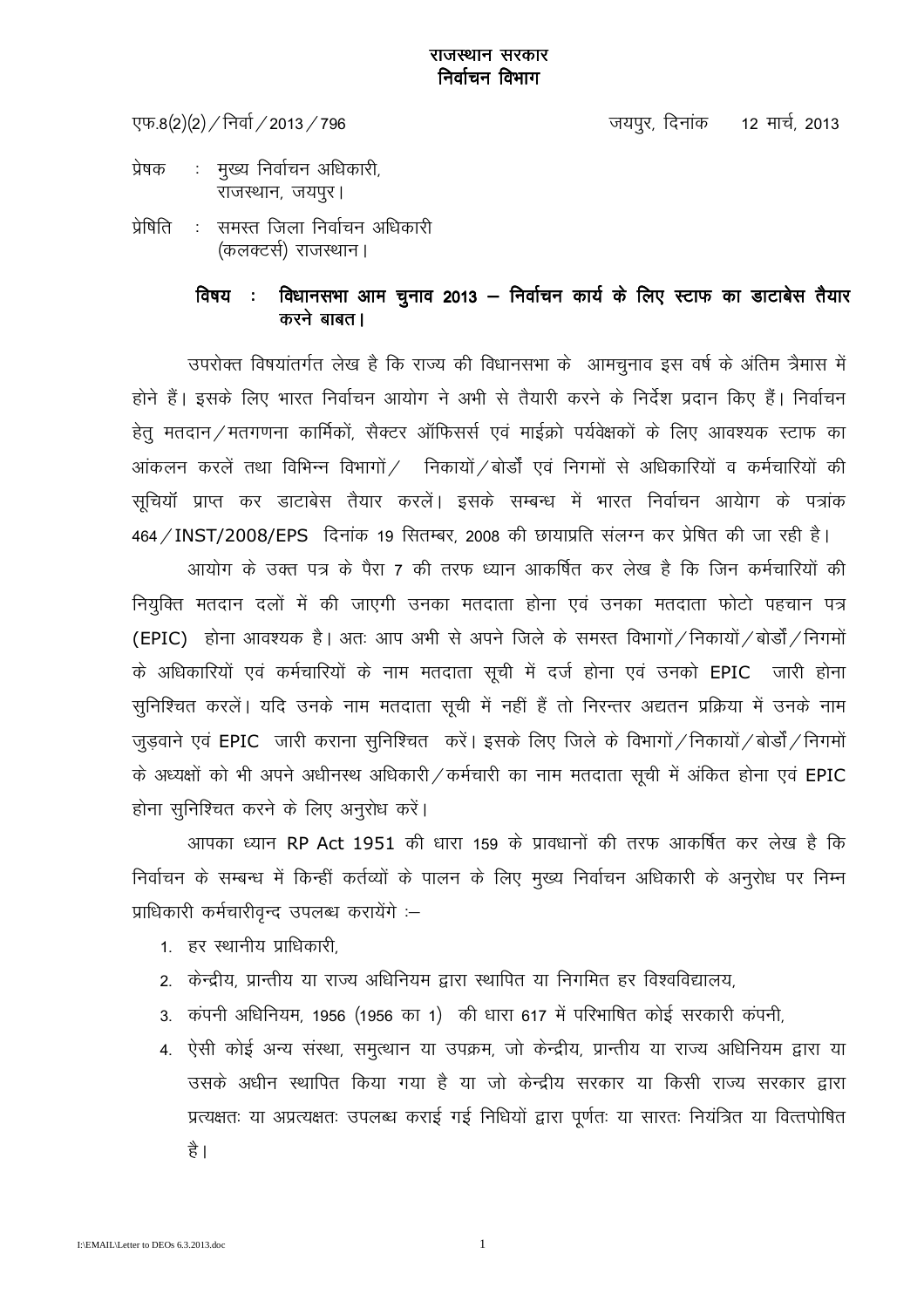उपरोक्त प्राधिकारियों के कर्मचारियों की सेवायें लेने के क्रम में भारत निर्वाचन आयोग द्वार विस्तृत निर्देश उनके पत्र क्रमांक 464 / INST/2009/EPS दिनांक 30 दिसम्बर, 2009 के द्वारा दिए गए हैं जिसकी प्रति इस विभाग के द्वारा पत्र क्रमांक एफ.8(1)(8) / निर्वा / 2009 / 621 दिनांक 2.3.2010 के द्वारा प्रेषित की गयी है। सुलभ संदर्भ हेतू इसकी प्रति पुनः प्रेषित की जा रही है। इन प्राधिकारों के अधिकारी / कर्मचारी का डाटाबेस तो तैयार करवा लिया जावे परन्तू निर्वाचन कार्य हेतू इनकी सेवाएं लेने से पूर्व निम्न निर्देशों की पालना सुनिश्चित कर ली जावे:-

- 1. इन प्राधिकारों के नोडल अधिकारियों से राय ले ली जावें।
- 2. आयोग के दिशानिर्देशों के मुताबिक जहाँ राजकीय कर्मचारी पर्याप्त संख्या में उपलब्ध नहीं हों उन्हीं परिस्थितियों में बैंक एवं भारतीय जीवन बीमा निगम के कम से कम संख्या में कर्मचारियों की सेवाएं ली जावें तथा यह ध्यान रखा जावे कि बैंकों एवं जीवन बीमा निगम का दैनिक कार्य प्रभावित नहीं हो।
- 3. जिन अधिकारियों / कर्मचारियों की सेवाएं ली जानी है उनका विवरण प्राधिकारवार विभाग को प्रेषित कर दिया जावे ताकि उनकी सेवाएं जिला निर्वाचन अधिकारी / निर्वाचन अधिकारी को उपलब्ध कराने हेतू लोक प्रतिनिधित्व अधिनियम, 1951 की धारा 159 के अंतर्गत संबंधित प्राधिकारी को मुख्य निर्वाचन अधिकारी के स्तर से अनुरोध किया जा सके।

मतदानकर्मियों के डाटाबेस में भारत निर्वाचन आयोग के पत्र क्रमांक 485 / Comp/ ERMS/ 2009 दिनांक 19.7.2010 (प्रति संलग्न) की पालना में उनके मोबाइल फोन के नम्बर भी सम्मिलित किए जाने हैं अतः उन्हें भी एकत्रित कर लेवें। आगामी निर्वाचनों में मतदान कार्मिकों का भगतान कैश में नहीं किया जाकर बैंक खातों में जमा करने हेत कर्मचारियों के बैंक खाता संख्या, बैंक व ब्रॉच का नाम एवं IFSC कोड आदि भी संकलित कर डाटाबेस में समावेशित करलें।

डाटाबेस तैयारी करने का कार्य दिनांक 31 जुलाई, 2013 तक पूर्ण कर लिया जावे। मतदान दलों के गठन हेतू सॉफटवेयर विभाग द्वारा बाद में प्रेषित कर दिया जावेगा।

संलग्नः उपरोक्तानसार

(अशोक जैन) मुख्य निर्वाचन अधिकारी, राजस्थान, जयपर।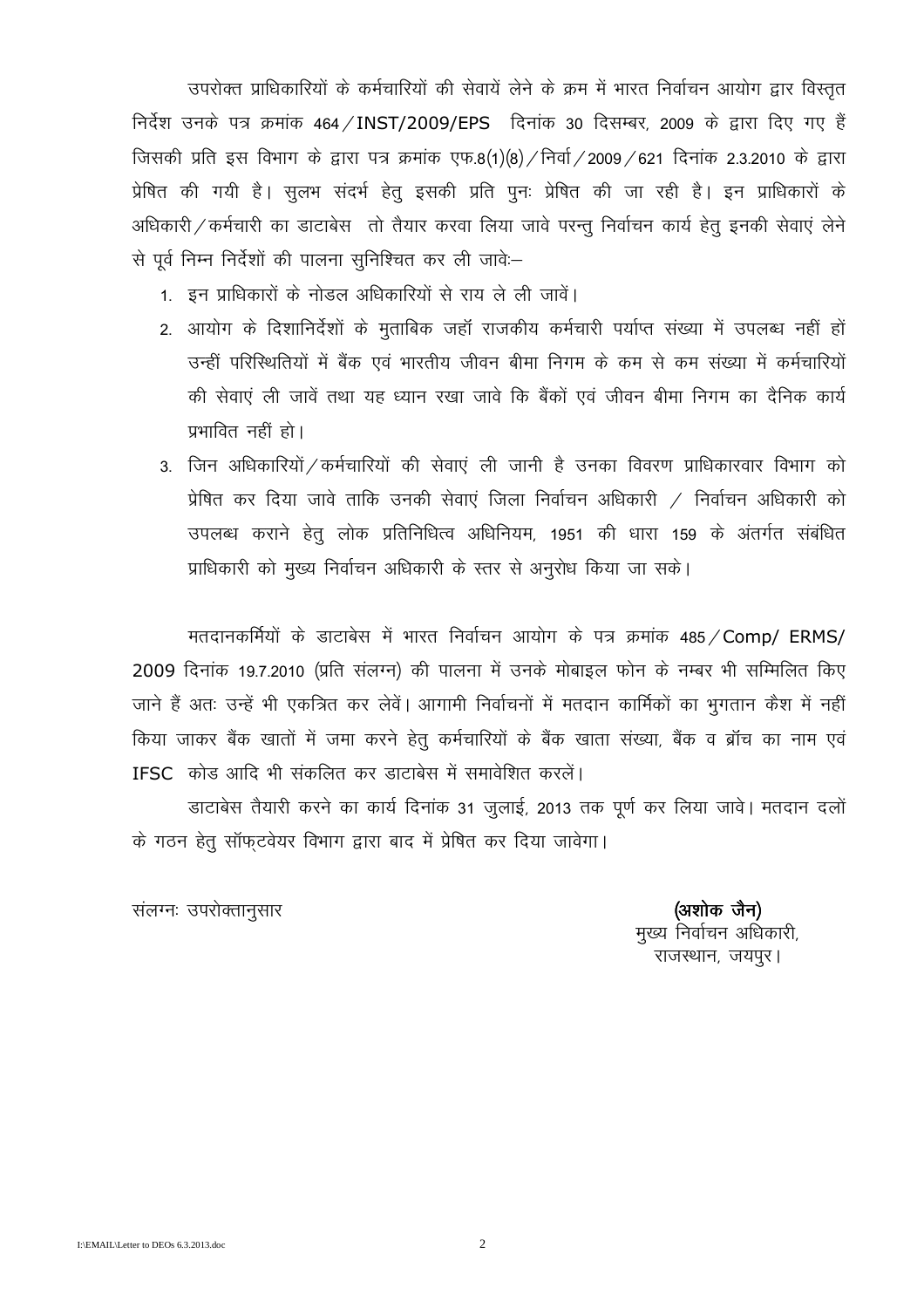## **ELECTION COMMISSION OF INDIA**

Nirvachan Sadan, Ashoka Road, New Delhi-110001

**NO. 464/INST/2008/EPS DATED:** 19th September, 2008

To,

- 1. The Chief Secretaries of All States/UTs.
- 2. The Chief Electoral Officers of All States/UTs.
- Subject: Drafting of Polling Personnel for election duty Randomization of Polling Personnel.

Sir,

 It has always been endeavor of the Commission to ensure free and fair elections and towards that end it has issued instructions from time to time on various aspects of election process including formation of polling parties. The duties discharged by polling personnel in the conduct of elections are of vital importance. They are the face of the Commission in the minds of electorate, polling agents, media and the candidates etc. Therefore, sufficient care is needed to draft and deploy such personnel and formation of unbiased polling parties in the interest of free and fair election. Accordingly, the Commission lays down the following instructions for formation of polling parties:-

- (i) A District Election Officer-wise database, of all eligible poll personnel shall be maintained in electronic format, which can facilitate computerized randomization. All relevant particulars like Name, Sex, Place (constituency) of residence, work place, Home Constituency, Designation, Office and Department/Institutions should be entered.
- (ii) The database shall contain, distinctly and separately, the State Govt. employees including Public Sector Undertakings, teachers etc. who can be employed as polling personnel.
- (iii) Similarly the data base shall distinctly and separately contain all Central Govt. employees including PSU, Bank, etc.
- (iv) Separate database shall be prepared of Retired Government of India and State Government officials as well as of Members of NCC & NSS [and reputed NGOs, if & as approved by the Commission]. They shall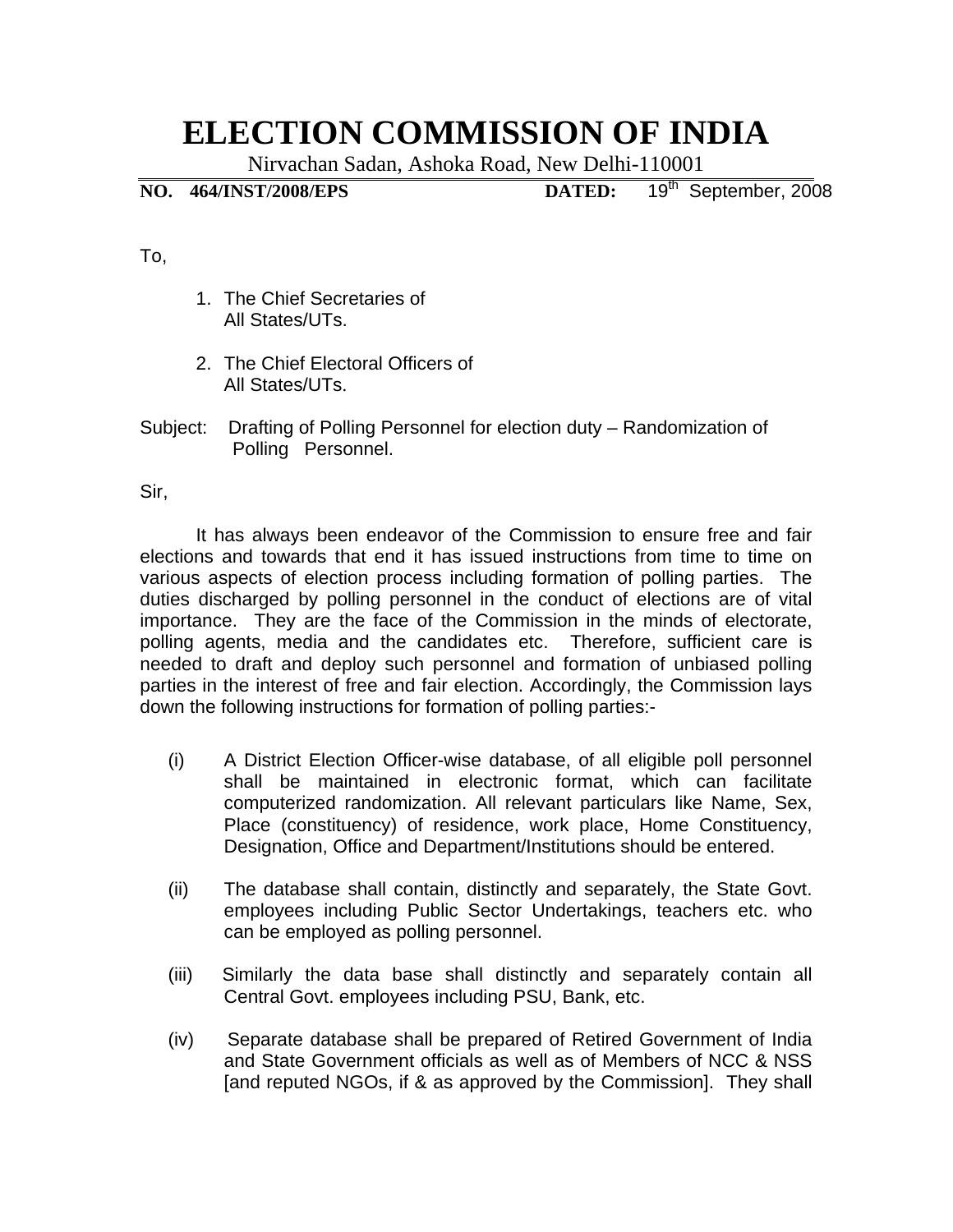be used in specified manner only with express prior approval of the Commission.

- (v) Unless otherwise advised, the polling parties shall be formed out of the State Govt. employees. The Central Govt. employees including PSUs and Banks, etc. shall be utilized for selecting suitable persons as Micro Observers.
- (vi) Presiding Officers and Polling Officers shall be classified on the basis of scale of pay and their post and rank. As far as practicable, Gazetted Officers will be deployed as Presiding Officers and failing that officials who are working in supervisory capacity only should be deployed as Presiding Officers. The Presiding Officer should be of higher scale/grade in comparison to other Polling Officers of that formation.
- (vii) In view of the recent instructions regarding issue of postal ballot papers, Assembly Constituency No., Part No., Sl. No. of each and every official shall be indicated. In case, he is not a voter, in the process of continuous updation he should be enrolled in the electoral roll of Assembly Constituency concerned and Elector Photo Identity Card issued. Similarly, the personnel meant for being appointed as Micro observers should invariably be enrolled as voter and Elector Photo Identity Card issued. Therefore, persons put on polling duties should invariably be voters. Further, no person will be assigned polling duties in an assembly constituency in which he is posted or in which he resides or the constituency, which is his home constituency.
- (viii) In order to avoid any allegation of collusion among the polling personnel in favour of any candidate or political party and to instill confidence in the minds of Political Parties and candidates about free and fair elections, proper mix of polling personnel drawn from different offices and departments at the time of formation of a polling party should be ensured. Two officials of the same serial group/category should not be put together. Further, two members of the polling party should not be from the same department (in case of school teachers, they should not be from the same school.
- (ix) Polling personnel database should include personnel both from the State Government departments as well as the Central government offices. Central Government employees should be utilized for micro observer duties to be decided by Observers. Polling personnel to be posted within the district unless specifically directed otherwise.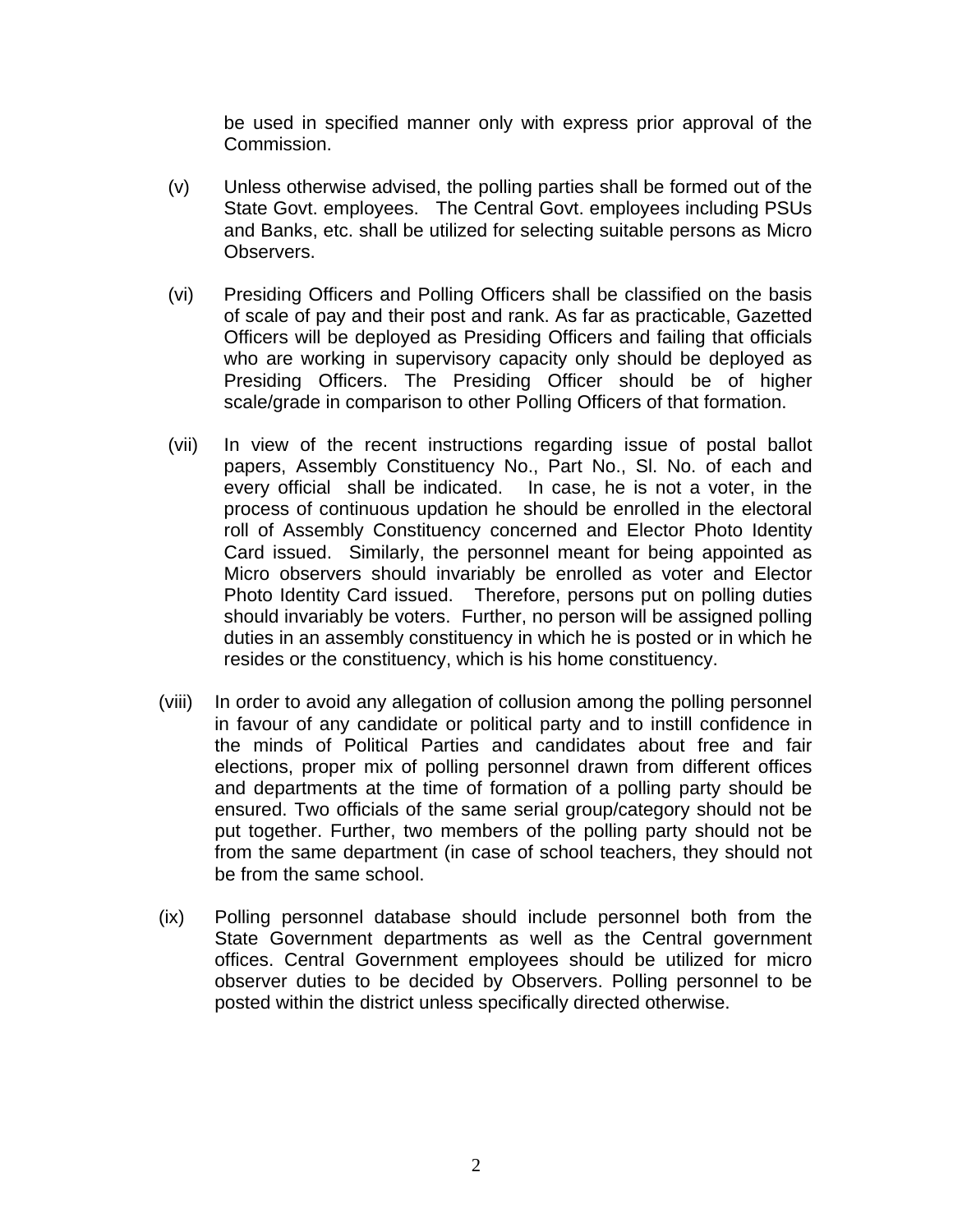Following procedure should be adopted for formation of polling parties:-

- (x) Database & software should be prepared and developed by the CEO and distributed among DEOs. District Election Officers should obtain a complete database of officers eligible for polling party duties from respective authorities. All relevant information should be entered into an electronic database of the computerized randomization application software approved by the CEO for that state.
- (xi) From this full database of officers, a list of 120% of the required number of polling persons should be generated (including reserve) randomly, using the software. This is the first of the three-stage randomization process. Presence of observers is not required at this stage. It should be noted that this randomized list is DEO-wise and not at any other level like subdivision, tehsil, block, assembly constituency etc. This is only to identify and select the officials that would be given training for poll duties as presiding and polling officers in whichever constituency of that district. In no case, at this stage, the identity of the assembly constituency to which the polling personnel are likely to be deployed will be known. All that the polling personnel will know at this stage is whether he (or she) is a presiding officer or a polling officer and the venue and time of trainings.
- (xii) The second stage of randomization exercise should be done in the presence of the Observers deployed in the constituency. At this stage actual polling parties shall be formed on random basis using the randomization software. **The Observer must be present at this stage.** At this stage though the actual polling station will not be known, however, the Assembly Constituency and the team composition may be known. This randomization should not take place before 6 or 7 days from the day of poll. For the purpose of serving the appointment letters, the DEO can use the services of the sponsoring departments/ authority and/or organize a training programme of poll personnel in team formation on that date when final briefing can be given and appointment letters issued to them. It will also facilitate Postal Balloting.
- (xiii) The third stage of randomization exercise shall take place at the time of dispersal of polling parties when the allocation of polling stations to the poling parties will be done. This third stage randomization for final allocation of Polling Stations to each Polling Party should also be done in the presence of Observers. The actual polling station allotted to individual polling personnel is to be disclosed just before the polling party actually leaves the dispersal centre.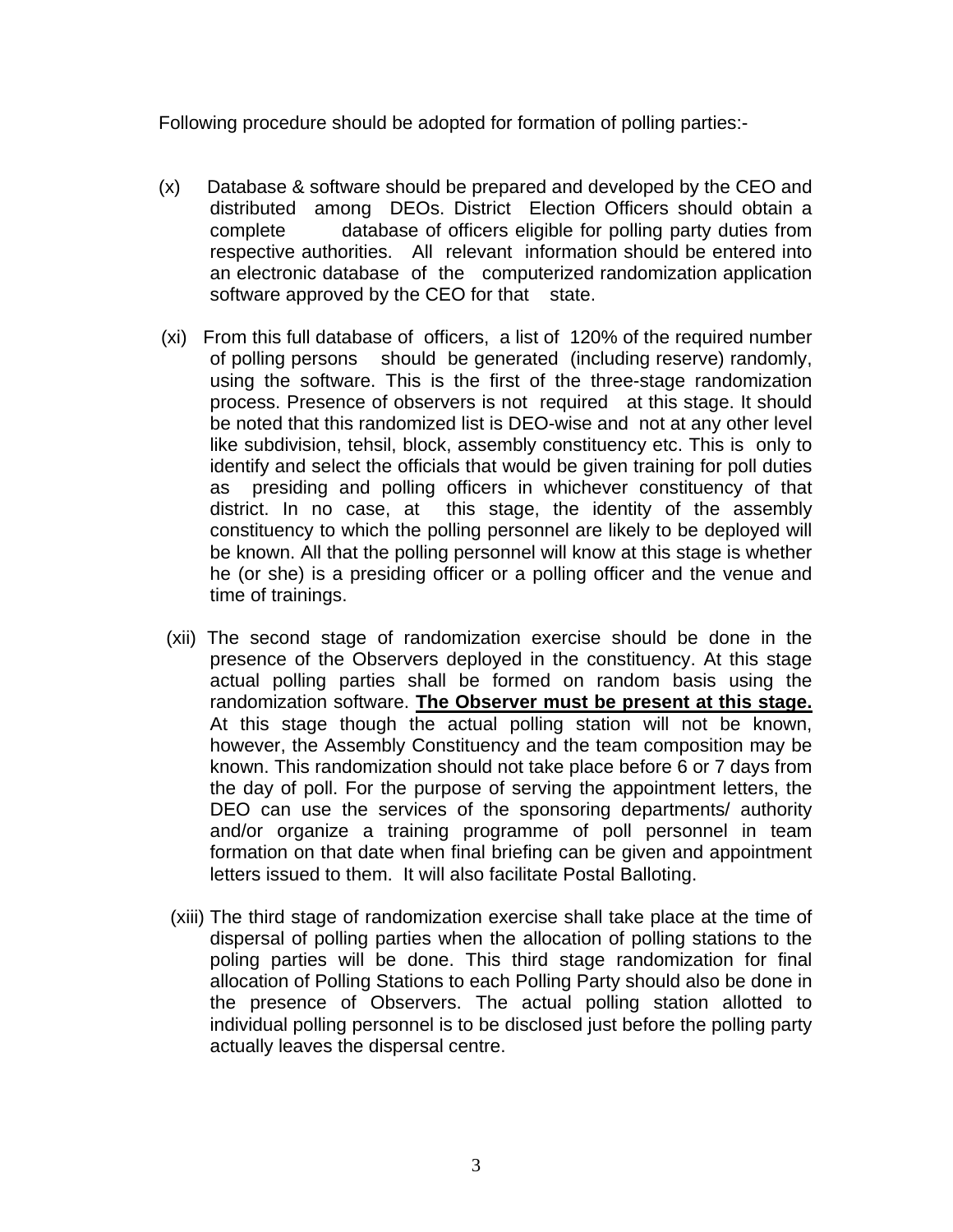(xiv) In order to ensure that above instructions are complied with strictly, the Commission directs that the District Election Officer shall furnish to the Election Commission through the Observers and separately to the Chief Electoral Officer of the State/UT a certificate to the following effect immediately after the polling parties have been formed for an election:-

"Certified that:-

(I) The polling parties have been formed by a proper mix of officials drawn from different offices and departments, in presence of Observers and

(II) The officers have been drawn from the State Government departments as well as from the State Public Undertaking etc. as far as practicable.

(III) For the purpose of making polling parties complete data base of all eligible employees in the district has been used."

 (xv) It is clarified that the entire randomization exercise except the first stage must invariably be done in the presence of the Observers sent to the constituency. If, by any chance, the forming of the polling parties through randomization (second stage) has been done in the absence of the Observers, then the  $2<sup>nd</sup>$  stage randomization exercise should be done afresh in the presence of Observers and compliance report should be submitted in this regard. The Observers should make a special reference to the randomization exercise observed by them in their constituencies while submitting the report.

Kindly acknowledge receipt.

Yours faithfully,

**(SHANGARA RAM) PRINCIPAL SECRETARY**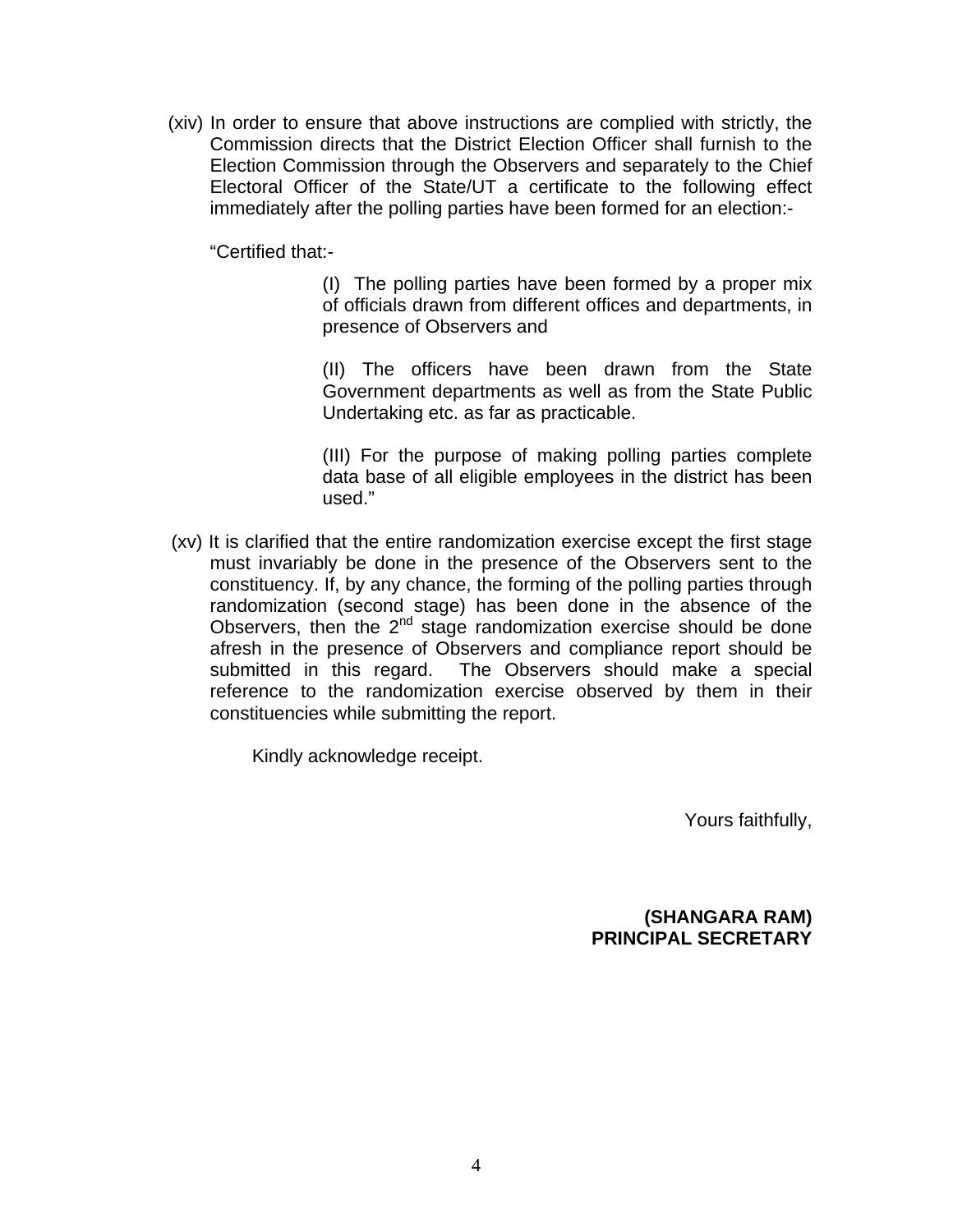# ELECTION COMMISSION OF INDIA

Nirvachan Sadan, Ashoka Road, New Delhi-110 001.

No.485/Comp/ERMS/2009

To

Dated: 19.07.2010.

All Chief Electoral Officers of All States and UTs

Subject :-Inclusion of mobile numbers of Polling Personnel - regarding.

Sir / Madam,

i

I am directed to state that the mobile numbers of Polling Personnel, should be captured in Polling Personnel Databases in your State from the beginning. Subsequently, before the date of polling, when polling stations are allotted to Polling Personnel, use of these mobile numbers may be required.

Yours faithfully,

**UNDER SECRE**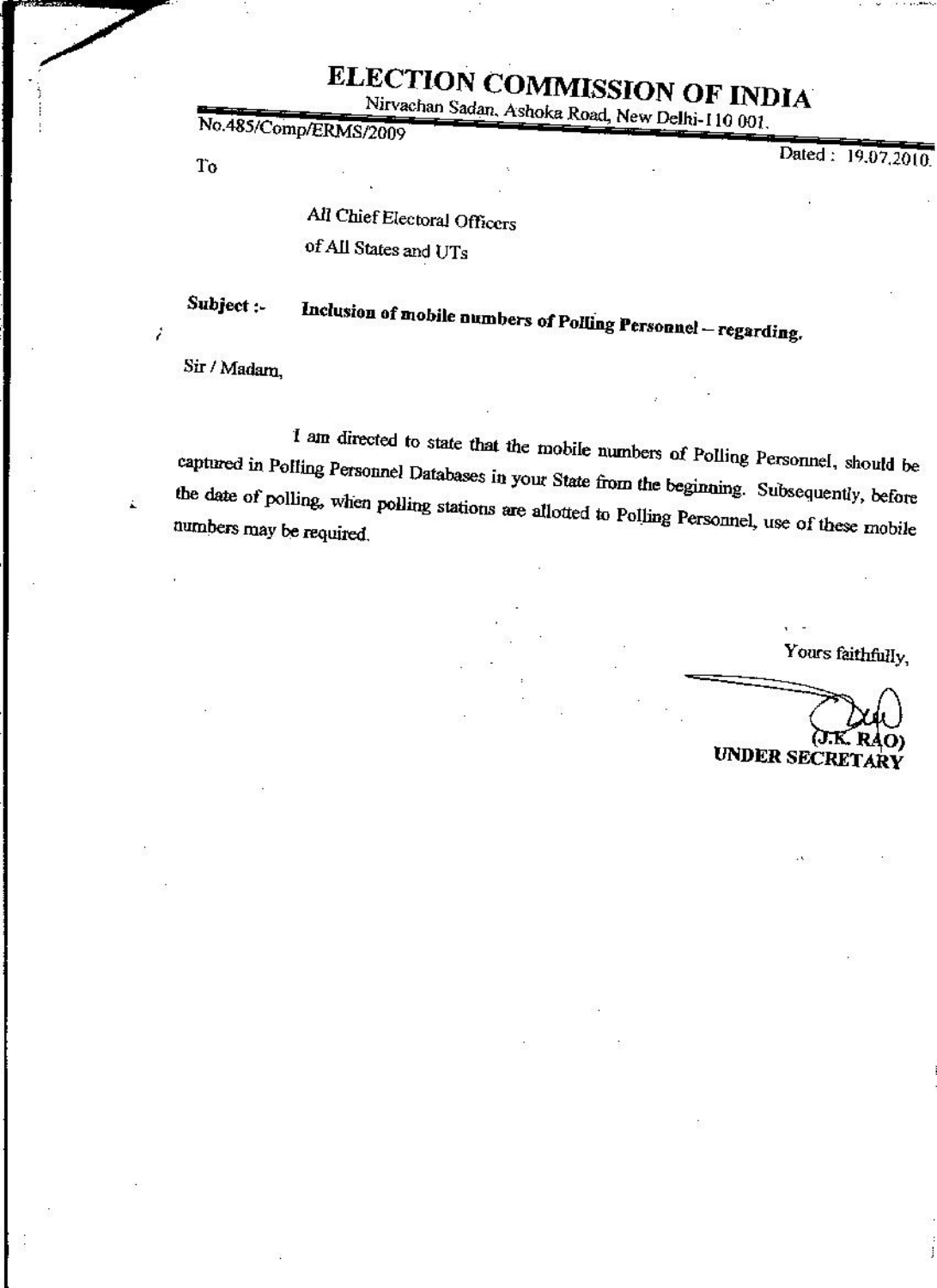#### Government of Rajasthan **Election Department**

### No.F.8(1)(8)Elec./2009/  $621$

Jaipur, Dated: 0203-2010

#### From: Chief Electroal Officer, Rajasthan, Jaipur.

All District Election Officers(Collectors) To: Rajasthan.

Sub: Requisition of Staff for election purpose - regarding.

Sir/Madam.

Kindly refer to the subject cited above. Copies of the following instructions of the Election Commission of India, New Delhi is forwarded for information and further necessary action: - $200$ 

- ECI letter No. 464/INST/2009/EPS Dated: 30th December, 2009.  $1.$
- ECI letter No. 464/INST/2009/EPS Dated: 15th February, 2010 alongwith  $\overline{2}$ . copy of order dated 25-9-2009 passed by the Hon'ble High Court of Mumbai.  $0.2474$
- ECI letter No. 464/INST/2009/EPS Dated: 17th February, 2010. 3.

Encl: As above.

W10.68.22.98\d\lt CEO\L

Yours faithfully,

 $(P. C. Gupta)$ Jt. Chief Electoral Officer Rajasthan, Jaipur a÷.

No.F.8(1)(8)Elec./2009/ 62-1

Jaipur, Dated: 02-03-2010

Copy alongwith copies of ECI instructions is forwarded to the Establishment Section, Election Department, Rajasthan, Jaipur for information and necessary action.

> Assistant Chief Electoral Officer Rajasthanl Jaipur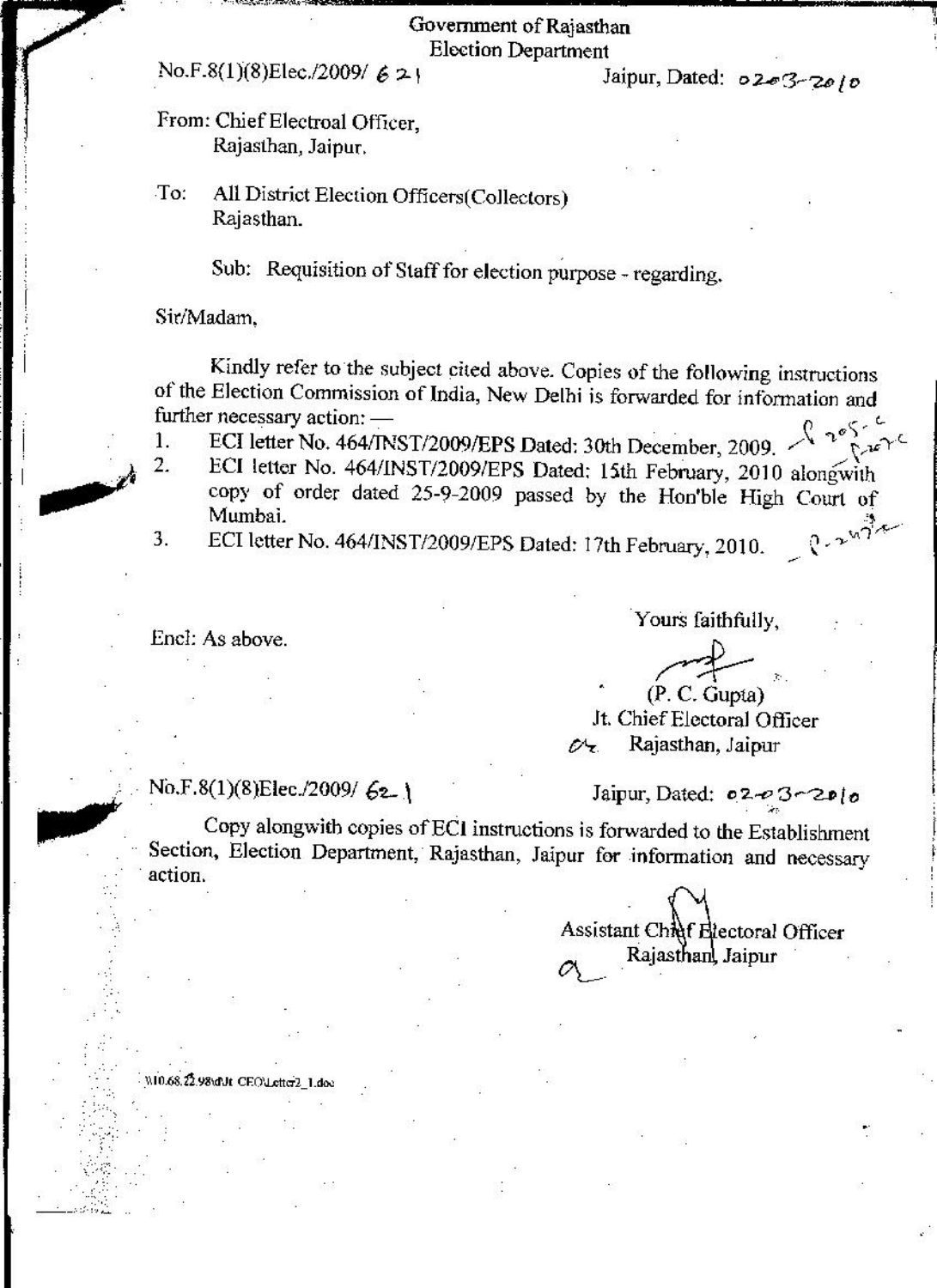## **ELECTION COMMISSION OF INDIA**

**NIRVACHAN SADAN, ASHOKA ROAD, NEW DELHI-110001.**

No.464/INST/2009/EPS Dated:30<sup>th</sup> December, 2009

To,

The Chief Electoral Officers of All States and Union Territories.

Subject: Requisition of Staff for election purpose – Regarding.

Sir/Madam,

 I am directed to invite your attention to provisions of section 159 of the Representation of People Act, 1951 which, inter alia, provide that on a request of the Chief Electoral Officer of the State, the authorities specified in sub-section(2) shall make available to any returning officer such staff as may be necessary for the purpose of any duties in connection with an election. Under the said sub-section(2) of the section 159, the following authorities have been specified:

(i) every local authority;

 (ii) every university established or incorporated by or under a Central, Provincial or State Act;

 (iii) a Government company as defined in section 617 of the Companies Act, 1956;

(iv) any other institution, concern or undertaking which is established by or under a Central, Provincial or State Act, or which is controlled, or financed wholly or substantially by funds provided, directly or indirectly, by the Central Government or a State Government.

2. Section 26 of the Representation of People Act, 1951 empowers the District Election Officers to appoint Presiding Officers and Polling Officers for polling stations falling in his district.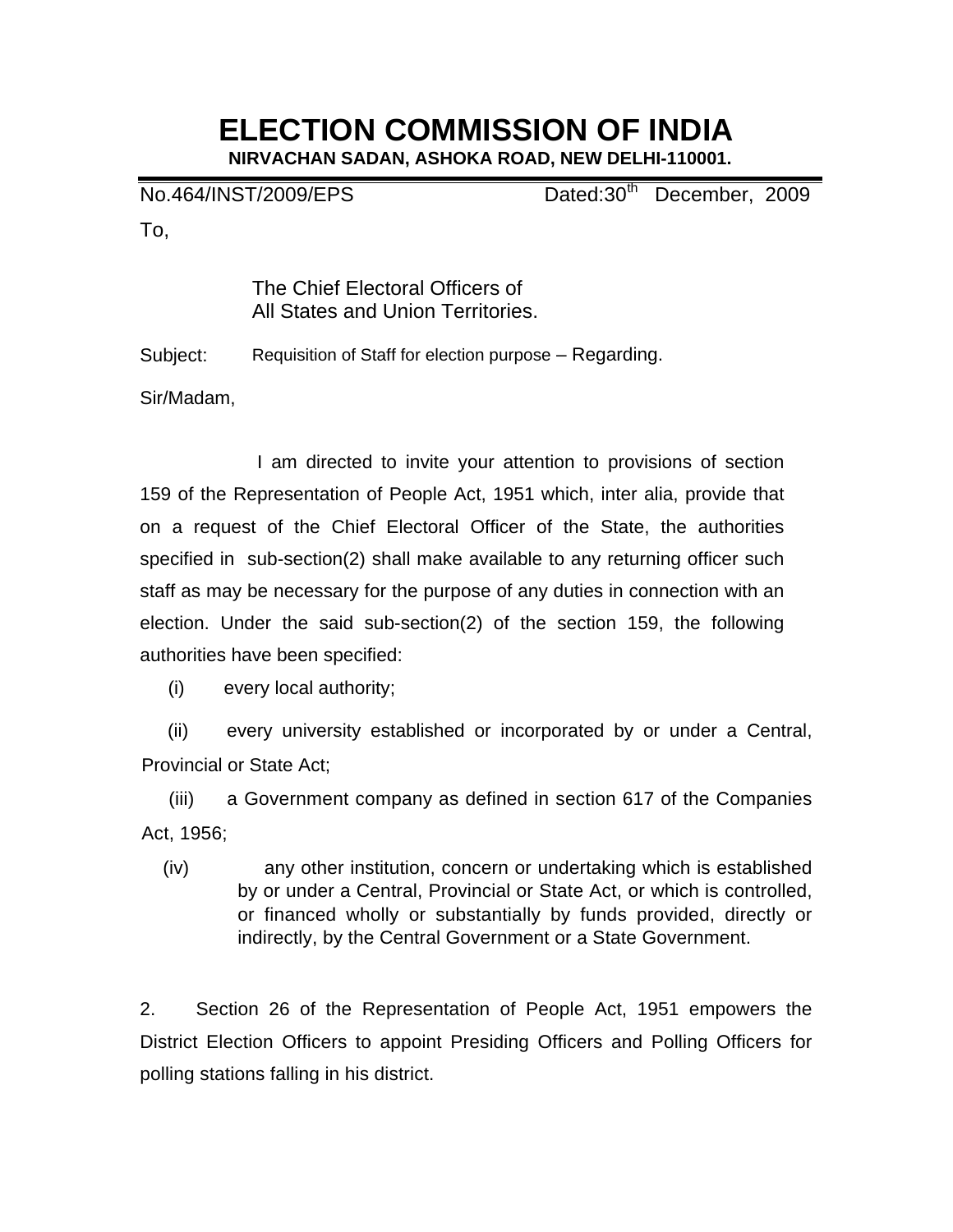3. Further, under section 20A of the Representation of People Act, 1951, the District Election Officer is required to coordinate and supervise all work in the District in connection with conduct of elections. Therefore, by convention and for convenience, the District Election Officers have been requisitioning staff for conduct of election under Section 159 of the R. P. Act, 1951.

4. During the recently held general election to the Legislative Assembly of Maharashtra, the order of requisition of staff issued by the DEO and Collector. of Thane district and Mumbai sub-urban district was quashed by the Hon'ble Bombay High Court in Writ Petition Nos. 8052 of 2009, No. 8039 of 2009, No. 8089 of 2009, No. 8111 of 2009, on the following grounds:-

- (i) that the action on the part of the DEOs, the Collectors in issuing of requisition orders by invoking sections 26 of R. P. Act, 1951 and 13 AA of the R.P. Act, 1950, without giving due regard to the provisions of section 159 of the R.P. Act, 1951 is improper and arbitrary; and
- (ii) that the orders of requisitioning of the staff by the District Election Officer without any delegation of powers to the DEOs by the CEO is in breach and in violation of Section 159 of the R.P. Act, 1951.

5. The Hon'ble Court further observed that the Chief Electoral Officer, under Section 159 of the R. P. Act, 1951, should issue legal and valid requisition orders for requisitioning of staff of the organisation covered by section 159 of R. P. Act, 1951 in accordance with law.

A copy of the common order dated  $25<sup>th</sup>$  September, 2009 passed by Hon'ble Court of Bombay in W. P. Nos. 8052, 8039, 8089 and 8111 of 2009 is enclosed herewith.

6. In view of the position explained above, in order to avoid difficulties at the time of future elections, you must, in exercise of powers under section 159(1) of R.P. Act,